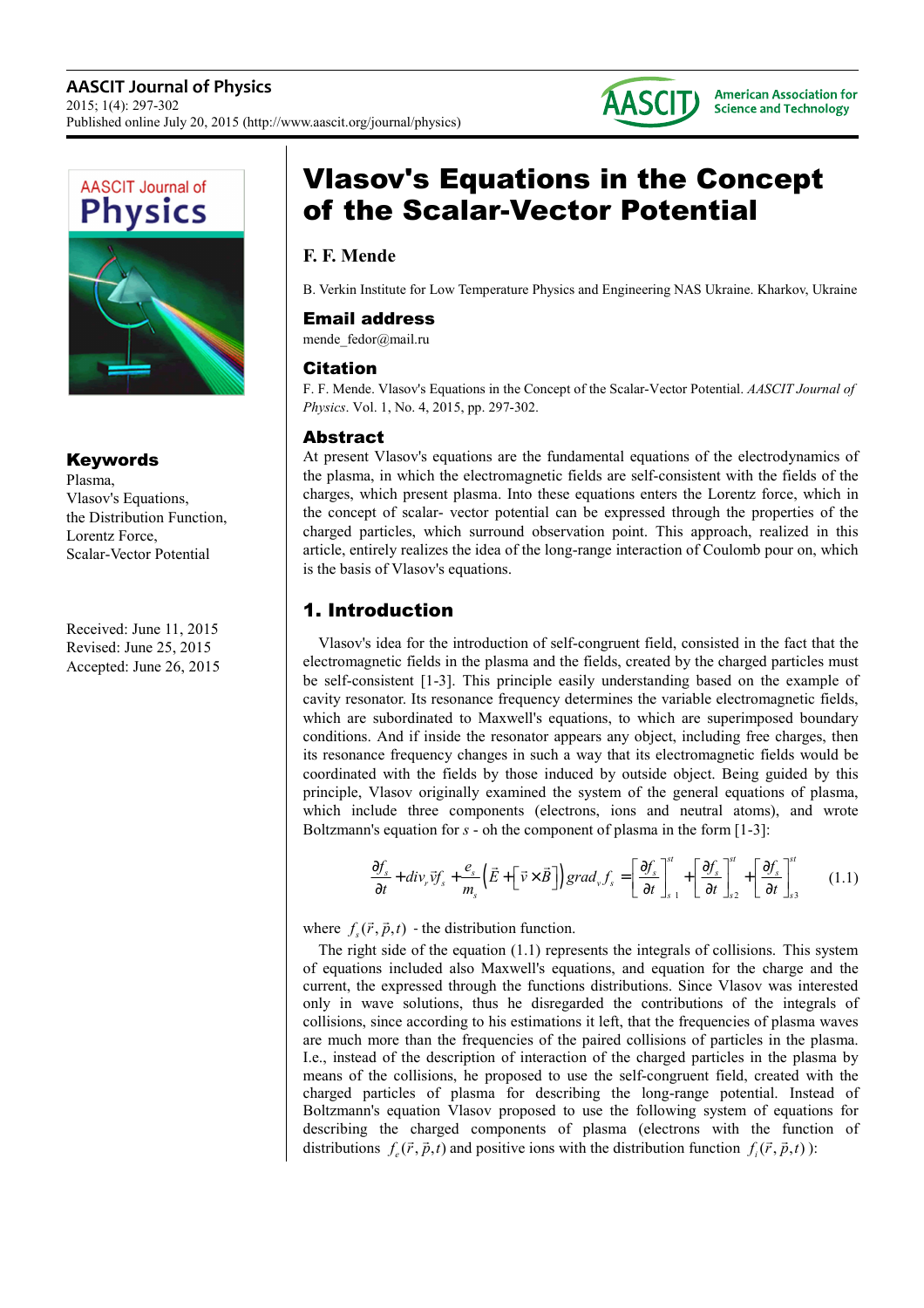$$
\frac{\partial f_e}{\partial t} + \vec{v} \frac{\partial f_e}{\partial \vec{x}} - \left( e\vec{E} + e\left[ \vec{v} \times \vec{B} \right] \right) \frac{\partial f_e}{\partial \vec{p}} = 0
$$
\n
$$
\frac{\partial f_i}{\partial t} + \vec{v} \frac{\partial f_i}{\partial \vec{x}} + \left( e\vec{E} + e\left[ \vec{v} \times \vec{B} \right] \right) \frac{\partial f_i}{\partial \vec{p}} = 0
$$
\n
$$
rot\vec{H} = \vec{j} + \varepsilon \frac{\partial \vec{E}}{\partial t}, \quad rot\vec{E} = -\frac{\partial \vec{B}}{\partial t}
$$
\n
$$
div\vec{E} = \rho, \quad div\vec{B} = 0
$$
\n
$$
\rho = e \int (f_i - f_e) d^3 \vec{p}, \quad \vec{j} = e \int (f_i - f_e) \vec{v} d^3 \vec{p}
$$
\n(1.2)

In the relationship  $(1.2)$  in the first two equations in the brackets stands the force acting on the moving particle in the electrical and magnetic field, created by the surrounding charged particles. The fixed moving particles create electric field, and those moving – create magnetic field. But for writing of Vlasov's equations it is possible to use the concept of scalar-vector potential [1-13], which assumes the dependence of the scalar potential of charge on the speed.

#### 2. Vlasov's Equations in the Concept of the Scalar-Vector Potential

The Maxwell equations do not give the possibility to write down fields in the moving coordinate systems, if fields in the fixed system are known. This problem is solved with the aid of the conversions of Lorenz, however, these conversions from the classical electrodynamics they do not follow. Question does arise, is it possible with the aid of the classical electrodynamics to obtain conversions fields on upon transfer of one inertial system to another, and if yes, then, as must appear the equations of such conversions. Indications of this are located already in the law of the Faraday induction. Let us write down Faraday law:

$$
\oint \vec{E}' d \vec{l}' = -\frac{d \Phi_B}{d t}.
$$
 (2.1)

As is evident in contrast to Maxwell equations in it not particular and substantive (complete) time derivative is used.

The substantional derivative in relationship (2.1) indicates the independence of the eventual result of appearance emf in the outline from the method of changing the flow, i.e. flow can change both due to the local time derivative of the induction of and because the system, in which is measured , it moves in the three-dimensional changing field . The value of magnetic flux inrelationship (2.1) is determined from the relationship

$$
\Phi_B = \int \vec{B} \ d \vec{S}' , \qquad (2.2)
$$

where the magnetic induction  $\bar{B} = \mu \bar{H}$  $\overline{a}$   $\overline{a}$  is determined in the fixed coordinate system, and the element *d S*′  $\overline{a}$  is determined in the moving system. Taking into account (2.2), we obtain from (2.1)

$$
\oint \vec{E}' d \vec{l}' = -\frac{d}{d t} \int \vec{B} d \vec{S}', \qquad (2.3)
$$

and further, since  $\frac{d}{dt} = \frac{\partial}{\partial t} + \vec{v}$  grad ∂  $=\frac{\partial}{\partial t} + \vec{v}$  grad, let us write down

$$
\oint \vec{E}' d \vec{l}' = -\int \frac{\partial \vec{B}}{\partial t} d \vec{S} - \int \left[ \vec{B} \times \vec{v} \right] d \vec{l}' - \int \vec{v} \, div \vec{B} \, d \vec{S}'. \tag{2.4}
$$

In this case contour integral is taken on the outline *d l*′  $\overline{a}$ , which covers the area *d S*′  $\overline{a}$ . Let us immediately note that entire following presentation will be conducted under the assumption the validity of the Galileo conversions, i.e.,  $d l' = d l$  and  $d S' = d S$ . From relationship (2.6) follows

$$
\vec{E}' = \vec{E} + \left[\vec{v} \times \vec{B}\right].
$$
 (2.5)

If both parts of equation (2.6) are multiplied by the charge, then we will obtain relationship for the Lorentz force

$$
\vec{F}'_L = e \vec{E} + e \left[ \vec{v} \times \vec{B} \right].
$$
 (2.6)

Thus, Lorentz force is the direct consequence of the law of magnetoelectric induction.

For explaining physical nature of the appearance of last term in relationship  $(2.5)$  let us write down *B* and *E* through the magnetic vector potential  $A_B$ :

$$
\vec{B} = rot \ \vec{A}_B, \qquad \vec{E} = -\frac{\partial \ \vec{A}_B}{\partial t} \,. \tag{2.7}
$$

Then relationship (2.5) can be rewritten

$$
\vec{E}' = -\frac{\partial \vec{A}_B}{\partial t} + \left[ \vec{v} \times rot \vec{A}_B \right]
$$
 (2.8)

and further

$$
\vec{E}' = -\frac{\partial \vec{A}_B}{\partial t} - (\vec{v} \nabla) \vec{A}_B + grad \left( \vec{v} \vec{A}_B \right)
$$
 (2.9)

The first two members of the right side of equality (2.9) can be gathered into the total derivative of vector potential on the time, namely:

$$
\vec{E}' = -\frac{d\vec{A}_B}{d\,t} + \operatorname{grad}\left(\vec{v}\,\,\vec{A}_B\right). \tag{2.10}
$$

From relationship (2.9) it is evident that the field strength, and consequently also the force, which acts on the charge, consists of three parts.

First term is obliged by local time derivative. The sense of second term of the right side of relationship (2.9) is also intelligible. It is connected with a change in the vector potential, but already because charge moves in the threedimensional changing field of this potential. Other nature of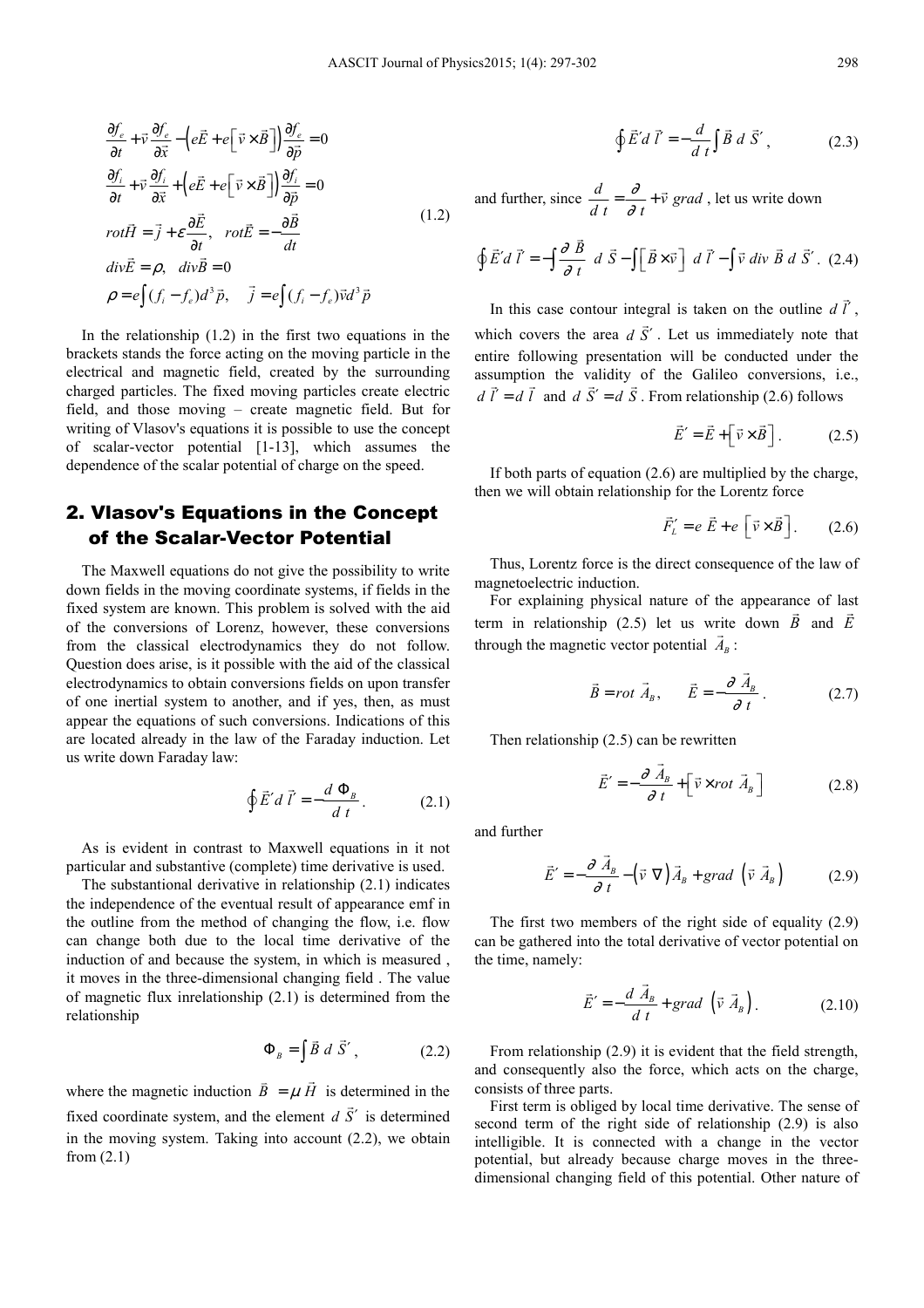last term of the right side of relationship (2.9). It is connected with the presence of potential forces, since. potential energy of the charge, which moves in the potential field  $\vec{A}_B$  with the

speed  $\vec{v}$ , is equal  $e \left( \vec{v} \ \vec{A}_{\text{B}} \right)$  $\overline{a}$ . The value *e grad*  $(\vec{v} A_B)$  $\vec{v}$   $\vec{A}_B$ ) gives force, exactly as gives force the gradient of scalar potential.

Taking rotor from both parts of equality (2.10) and taking into account that *rot grad*  $\equiv 0$ , we obtain

$$
rot \vec{E}' = -\frac{d \vec{B}}{dt} . \qquad (2.11)
$$

If there is no motion, then relationship (2.11) is converted

Is more preferable, since the possibility to understand the complete structure of this force gives.

Faraday law (2.2) is called the law of electromagnetic induction, however this is terminological error. This law should be called the law of magnetoelectric induction, since the appearance of electrical fields on by a change in the magnetic caused fields on.

However, in the classical electrodynamics there is no law of magnetoelectric induction, which would show, how a change in the electrical fields on, or motion in them, it leads to the appearance of magnetic fields on. The development of classical electrodynamics followed along another way. Ampere law was first introduced:

$$
\oint \vec{H} \ d\vec{l} = I \,, \tag{2.13}
$$

where *I* is current, which crosses the area, included by the outline of integration. In the differential form relationship (2.13) takes the form:

$$
rot \vec{H} = \vec{j}_{\sigma}, \qquad (2.14)
$$

where  $j_{\sigma}$  $\overline{\phantom{a}}$ is current density of conductivity.

Maxwell supplemented relationship (2.14) with bias current

$$
rot \ \vec{H} = \vec{j}_{\sigma} + \frac{\partial \ \vec{D}}{\partial \ t}.
$$
 (2.15)

If we from relationship (2.15) exclude conduction current, then the integral law follows from it

$$
\oint \vec{H} d \vec{l} = \frac{\partial \Phi_D}{\partial t}, \qquad (2.16)
$$

where  $\Phi_D = \int \vec{D} \ d\vec{S}$ the flow of electrical induction.

If we in relationship (2.16) use the substantional derivative, as we made during the writing of the Faraday law, then we will obtain [3-13]:

into the Maxwell first equation. Relationship (2.11) is more informative than Maxwell equation

$$
rot\ \vec{E} = -\frac{\partial \ \vec{B}}{\partial \ t}.
$$

Since in connection with the fact that *rot grad*  $\equiv 0$ , in Maxwell equation there is no information about the potential forces, designated through *e grad*  $(\vec{v} A_{B})$ .

Let us write down the amount of Lorentz force in the terms of the magnetic vector potential:

$$
\vec{F}_L' = e \vec{E} + e \left[ \vec{v} \times rot \vec{A}_B \right] = e \vec{E} - e(\vec{v} \cdot \nabla) \vec{A}_B + egrad \ (\vec{v} \cdot \vec{A}_B). \tag{2.12}
$$

$$
\oint \vec{H}' d \vec{l}' = \int \frac{\partial \vec{D}}{\partial t} d \vec{S} + \oint [\vec{D} \times \vec{v}] d \vec{l}' + \int \vec{v} \, div \vec{D} \, d \vec{S}'. \quad (2.17)
$$

In contrast to the magnetic fields, when  $divB = 0$ agnetic fields, when  $divB = 0$ , for the electrical fields on  $divD = \rho$  and last term in the right side of relationship (2.8) it gives the conduction current of and from relationship (2.7) the Ampere law immediately follows. In the case of the absence of conduction current from relationship (2.17) the equality follows:

$$
\vec{H}' = \vec{H} - [\vec{v} \times \vec{D}].
$$
 (2.18)

 $\overline{\phantom{a}}$ 

As shown in the work [11], from relationship (2.18) follows and Bio-Savara law, if for enumerating the magnetic fields on to take the electric fields of the moving charges. In this case the last member of the right side of relationship (2.17) can be simply omitted, and the laws of induction acquire the completely symmetrical form [10-16]

$$
\oint \vec{E}' dl' = -\int \frac{\partial \vec{B}}{\partial t} d\vec{s} + \oint \left[ \vec{v} \times \vec{B} \right] dl' \vec{H}
$$
\n
$$
\oint \vec{H}' dl' = \int \frac{\partial \vec{D}}{\partial t} d\vec{s} - \oint \left[ \vec{v} \times \vec{D} \right] dl' \vec{H}'
$$
\n(2.19)

or

$$
rot\vec{E}' = -\frac{\partial \vec{B}}{\partial t} + rot \left[\vec{v} \times \vec{B}\right]
$$
  

$$
rot\vec{H}' = \frac{\partial \vec{D}}{\partial t} - rot \left[\vec{v} \times \vec{D}\right]
$$
 (2.20)

For dc fields on these relationships they take the form:

 $\overline{\phantom{a}}$ 

$$
\vec{E}' = \begin{bmatrix} \vec{v} \times \vec{B} \end{bmatrix}
$$
  

$$
\vec{H}' = -\begin{bmatrix} \vec{v} \times \vec{D} \end{bmatrix}
$$
 (2.21)

In relationships (2.19-2.21), which assume the validity of the Galileo conversions, prime and not prime values present fields and elements in moving and fixed inertial reference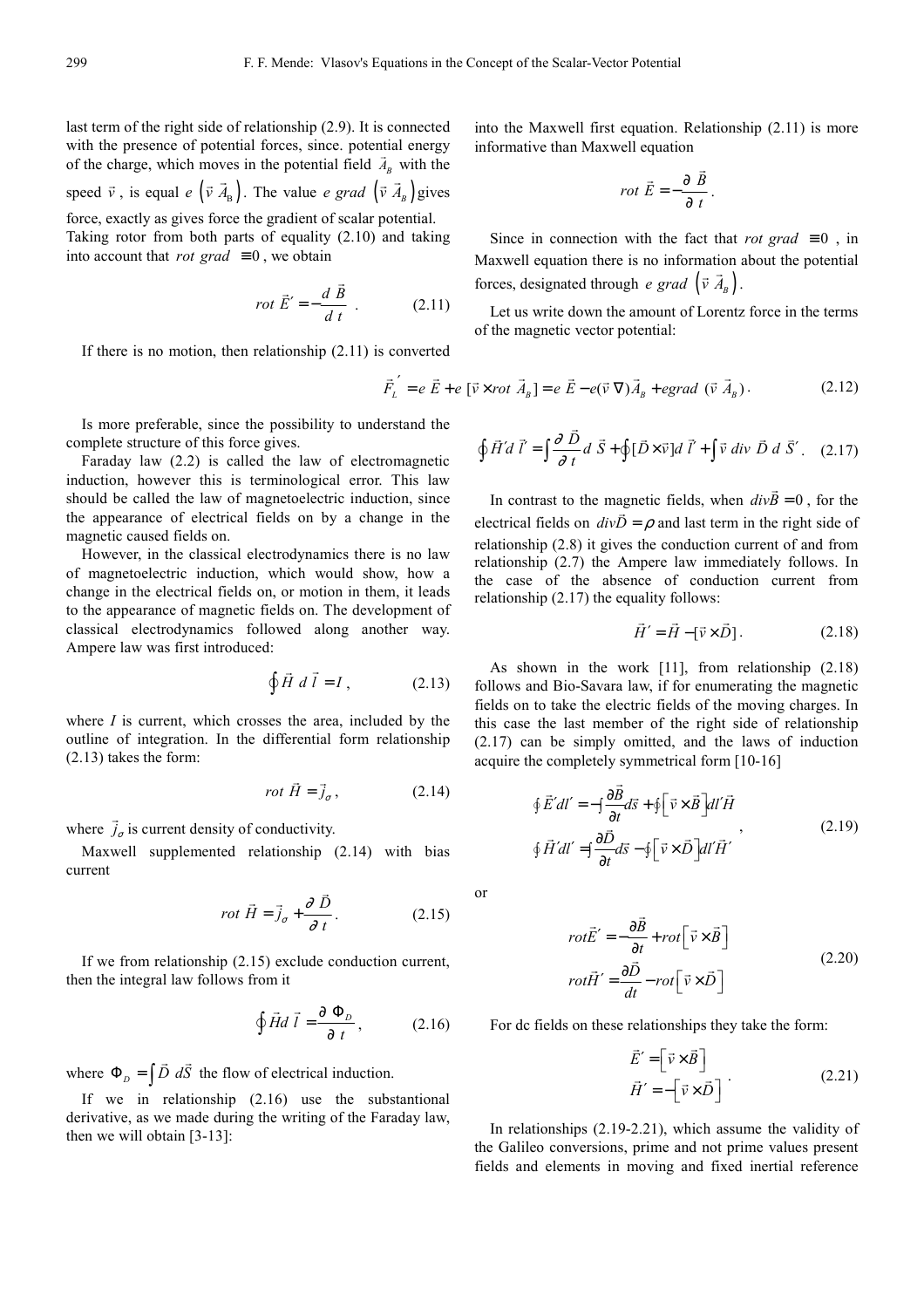system (IS) respectively. It must be noted, that conversions (2.21) earlier could be obtained only from the Lorenz conversions.

The relationships (2.19-2.21), which present the laws of induction, do not give information about how arose fields in initial fixed IS. They describe only laws governing the propagation and conversion fields on in the case of motion with respect to the already existing fields.

The relationship (2.21) attest to the fact that in the case of relative motion of frame of references, between the fields  $\vec{E}$ and  $\vec{H}$  there is a cross coupling, i.e. motion in the fields  $\vec{H}$ leads to the appearance fields on  $\vec{E}$  and vice versa. From these relationships escape the additional consequences, which were for the first time examined in the work [13].

The electric field  $E = \frac{1}{2}$  $E = \frac{g}{2\pi\epsilon r}$  outside the charged long rod with a linear density *g* decreases as  $\frac{1}{r}$ , where *r* is distance

from the central axis of the rod to the observation point.

 If we in parallel to the axis of rod in the field *E* begin to move with the speed ∆*v* another IS, then in it will appear the additional magnetic field  $\Delta H = \varepsilon E \Delta v$ . If we now with respect to already moving IS begin to move third frame of reference with the speed ∆*v* , then already due to the motion in the field  $\Delta H$  will appear additive to the electric field  $\Delta E = \mu \varepsilon E (\Delta v)^2$ . This process can be continued and further, as a result of which can be obtained the number, which gives the value of the electric field  $E'_v(r)$  in moving IS with reaching of the speed  $v = n\Delta v$ , when  $\Delta v \rightarrow 0$ , and  $n \rightarrow \infty$ . In the final analysis in moving IS the value of dynamic electric field will prove to be more than in the initial and to be determined by the relationship:

$$
E'(r,v_\perp)=\frac{gch^{\frac{V_\perp}{c}}}{2\pi\varepsilon r}=Ech\frac{v_\perp}{c}\;.
$$

If speech goes about the electric field of the single charge *e* , then its electric field will be determined by the relationship:

$$
E'(r,v_{\perp})=\frac{ech^{\frac{v_{\perp}}{c}}}{4\pi\epsilon r^2} \ ,
$$

where  $v_{\perp}$  is normal component of charge rate to the vector, which connects the moving charge and observation point.

Expression for the scalar potential, created by the moving charge, for this case will be written down as follows:

$$
\varphi'(r, v_{\perp}) = \frac{ech^{\frac{V_{\perp}}{c}}}{4\pi\epsilon r} = \varphi(r)ch\frac{v_{\perp}}{c},\tag{2.22}
$$

where  $\varphi(r)$  is scalar potential of fixed charge. The potential  $\varphi(r, v_+)$  can be named scalar-vector, since it depends not only on the absolute value of charge, but also on speed and direction of its motion with respect to the observation point. Maximum value this potential has in the direction normal to the motion of charge itself. Moreover, if charge rate changes,

which is connected with its acceleration, then can be calculated the electric fields, induced by the accelerated charge.

During the motion in the magnetic field, using the already examined method, we obtain:

$$
H'(v_{\perp}) = Hch \frac{v_{\perp}}{c}.
$$

where  $v_{\perp}$  is speed normal to the direction of the magnetic field.

If we apply the obtained results to the electromagnetic wave and to designate components fields on parallel speeds IS as  $E_1$ ,  $H_1$ , and  $E_1$ ,  $H_1$  as components normal to it, then with the conversion fields on components, parallel to speed will not change, but components, normal to the direction of speed are converted according to the rule

$$
\vec{E}'_{\perp} = \vec{E}_{\perp} ch \frac{v}{c} + \frac{v}{c} \vec{v} \times \vec{B}_{\perp} sh \frac{v}{c}, \n\vec{B}'_{\perp} = \vec{B}_{\perp} ch \frac{v}{c} - \frac{1}{vc} \vec{v} \times \vec{E}_{\perp} sh \frac{v}{c},
$$
\n(2.23)

where *c* is speed of light.

Conversions fields (2.23) they were for the first time obtained in the work [10].

However, the iteration technique, utilized for obtaining the given relationships, it is not possible to consider strict, since its convergence is not explained

Let us give a stricter conclusion in the matrix form [17,18]. Let us examine the totality IS of such, that IS  $K_1$  moves with the speed  $\Delta v$  relative to IS K, IS K<sub>2</sub> moves with the same speed  $\Delta v$  relative to K<sub>1</sub>, etc. If the module of the speed ∆*v* is small (in comparison with the speed of light c), then for the transverse components fields on in IS  $K_1, K_2, \ldots$  we have:

$$
\vec{E}_{11} = \vec{E}_{1} + \Delta \vec{v} \times \vec{B}_{1} \qquad \vec{B}_{11} = \vec{B}_{1} - \Delta \vec{v} \times \vec{E}_{1} / c^{2} \n\vec{E}_{21} = \vec{E}_{11} + \Delta \vec{v} \times \vec{B}_{11} \qquad \vec{B}_{21} = \vec{B}_{11} - \Delta \vec{v} \times \vec{E}_{11} / c^{2}
$$
\n(2.24)

Upon transfer to each following IS of field are obtained increases in ∆*E* and ∆*B*

$$
\Delta \vec{E} = \Delta \vec{v} \times \vec{B}_{\perp}, \qquad \Delta \vec{B} = -\Delta \vec{v} \times \vec{E}_{\perp} / c^2, \qquad (2.25)
$$

.

where of the field  $\vec{E}_{\perp}$  and  $\vec{B}_{\perp}$  relate to current IS. Directing Cartesian axis *x* along  $\Delta \vec{v}$ , let us rewrite (4.7) in the components of the vector

$$
\Delta E_y = -B_z \Delta v, \ \ \Delta E = B_y \Delta v, \ \ \Delta B_y = E_z \Delta v / c^2 \ . \tag{2.26}
$$

Relationship (2.26) can be represented in the matrix form

$$
\Delta U = A U \Delta v
$$
\n
$$
\begin{pmatrix}\n0 & 0 & 0 & -1 \\
0 & 0 & 1 & 0 \\
0 & 1/c^2 & 0 & 0 \\
-1/c^2 & 0 & 0 & 0\n\end{pmatrix}
$$
\n
$$
U = \begin{pmatrix}\nE_y \\
E_z \\
B_y \\
B_z\n\end{pmatrix}
$$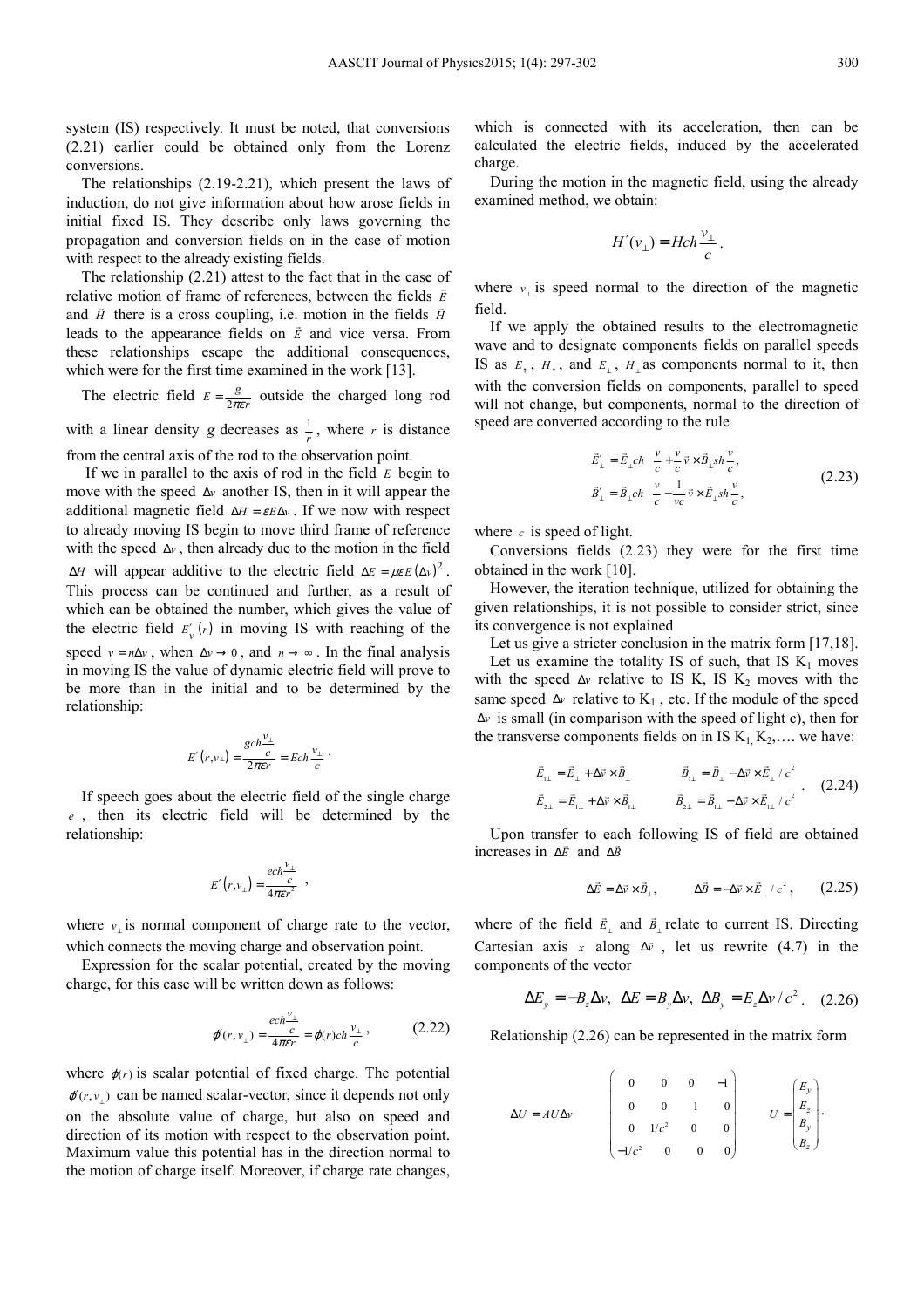If one assumes that the speed of system is summarized for the classical law of addition of velocities, i.e. the speed of final IS  $K' = K_N$  relative to the initial system *K* is  $v = N \Delta v$ , then we will obtain the matrix system of the differential equations of

$$
\frac{dU(v)}{dv} = AU(v),\tag{2.27}
$$

with the matrix of the system *v* independent of the speed *A* . The solution of system is expressed as the matrix exponential curve  $exp(vA)$ :

$$
U' \equiv U(v) = \exp(vA)U, \quad U = U(0), \tag{2.28}
$$

here *U* is matrix column fields on in the system *K* , and *U*′ is matrix column fields on in the system *K*′ . Substituting (2.28) into system (2.27), we are convinced, that  $U'$  is actually the solution of system (2.27):

$$
\frac{dU(v)}{dv} = \frac{d[\exp(vA)]}{dv}U = A \exp(vA)U = AU(v).
$$

It remains to find this exponential curve by its expansion in the series:

$$
\exp(va) = E + vA + \frac{1}{2!}v^2A^2 + \frac{1}{3!}v^3A^3 + \frac{1}{4!}v^4A^4 + \dots
$$

where  $E$  is unit matrix with the size  $4 \times 4$ . For this it is convenient to write down the matrix *A* in the unit type form

$$
A = \begin{pmatrix} 0 & -\alpha \\ \alpha/c^2 & 0 \end{pmatrix}, \qquad \alpha = \begin{pmatrix} 0 & 1 \\ -1 & 0 \end{pmatrix}, \qquad 0 = \begin{pmatrix} 0 & 0 \\ 0 & 0 \end{pmatrix}.
$$

then

$$
A^{2} = \begin{pmatrix} -\alpha^{2}/c^{2} & 0 \\ 0 & -\alpha/c^{2} \end{pmatrix}, A^{3} = \begin{pmatrix} 0 & \alpha^{3}/c^{2} \\ -\alpha^{3}/c^{4} & 0 \end{pmatrix},
$$

$$
A^{4} = \begin{pmatrix} \alpha^{4}/c^{4} & 0 \\ 0 & \alpha^{4}/c^{4} \end{pmatrix}, A^{5} = \begin{pmatrix} 0 & -\alpha^{5}/c^{4} \\ \alpha^{5}/c^{6} & 0 \end{pmatrix}
$$

And the elements of matrix exponential curve take the form

$$
\begin{aligned} \left[\exp(\nu A)\right]_{11} &= \left[\exp(\nu A)\right]_{22} = I - \frac{\nu^2}{2!c^2} + \frac{\nu^4}{4!c^4} - \dots, \\ \left[\exp(\nu A)\right]_{21} &= -c^2 \left[\exp(\nu A)\right]_{22} = \frac{\alpha}{c} \left(\frac{\nu}{c}I - \frac{\nu^3}{3!c^3} + \frac{\nu^5}{5!c^5} - \dots\right), \end{aligned}
$$

where *I* is the unit matrix  $2 \times 2$ . It is not difficult to see that  $-\alpha^2 = \alpha^4 = -\alpha^6 = \alpha^8 = \dots = I$ , therefore we finally obtain

$$
\exp(vA) = \begin{pmatrix} Ich & v/c & -c\alpha sh & v/c \\ (\alpha sh & v/c)/c & Ich & v/c \end{pmatrix} =
$$
  

$$
\begin{pmatrix} ch & v/c & 0 & 0 & -csh & v/c \\ 0 & ch & v/c & csh & v/c & 0 \\ 0 & (ch & v/c)/c & ch & v/c & 0 \\ -(sh & v/c)/c & 0 & 0 & ch & v/c \end{pmatrix}.
$$

Now we return to  $(4.10)$  and substituting there  $\exp(\nu A)$ , we find

$$
E'_{y} = E_{y}ch \ v/c - cB_{z}sh \ v/c,
$$
  
\n
$$
E'_{z} = E_{z}ch \ v/c + cB_{y}sh \ v/c,
$$
  
\n
$$
B'_{y} = B_{y}ch \ v/c + (E_{z}/c)sh \ v/c,
$$
  
\n
$$
B'_{z} = B_{z}ch \ v/c - (E_{y}/c)sh \ v/c,
$$

or in the vector record

$$
\vec{E}'_{\perp} = \vec{E}_{\perp} ch \frac{v}{c} + \frac{v}{c} \vec{v} \times \vec{B}_{\perp} sh \frac{v}{c},
$$
\n
$$
\vec{B}'_{\perp} = \vec{B}_{\perp} ch \frac{v}{c} - \frac{1}{ve} \vec{v} \times \vec{E}_{\perp} sh \frac{v}{c},
$$
\n(2.29)

This is conversions (2.23).

Consequently, if charged particle moves, then the fields of its surrounding particles that of field in the system of coordinates of the moving particle are converted in accordance with the relationships (2.23).

In Vlasov's equations (1.2) in the first two equations, the members concluded in the brackets, present the force, which acts on the moving charge. But the concept of scalar vector potential gives the possibility to calculate this force in the system of coordinates of the moving charge, taking into account long-range forces, the surrounding charges, after excluding magnetic field. This force is written as follows

$$
\vec{F} = -e \sum_{j} \frac{1}{4\pi \varepsilon} \frac{g_j}{r_j^2} ch \frac{v_{j\perp}}{c}, \qquad (2.30)
$$

where  $g_j$  is one of the external charges, which is been located at a distance  $r_j$  from the charge *e*,  $v_{j\perp}$  is normal component by relative charge rate  $g_j$  with respect to the charge *e* .

Substituting the expression of force (2.30) in the relationships (1.2), we obtain writing of Vlasov's equations in the concept of scalar- vector potential.

$$
\frac{\partial f_e}{\partial t} + \vec{v} \frac{\partial f_e}{\partial \vec{x}} - \left( e \sum_j \frac{1}{4\pi \varepsilon} \frac{g_j}{r^2} ch \frac{v_{j\perp}}{c} \right) \frac{\partial f_e}{\partial \vec{p}} = 0
$$
  

$$
\frac{\partial f_i}{\partial t} + \vec{v} \frac{\partial f_i}{\partial \vec{x}} + \left( e \sum_j \frac{1}{4\pi \varepsilon} \frac{g_j}{r^2} ch \frac{v_{j\perp}}{c} \right) \frac{\partial f_i}{\partial \vec{p}} = 0
$$